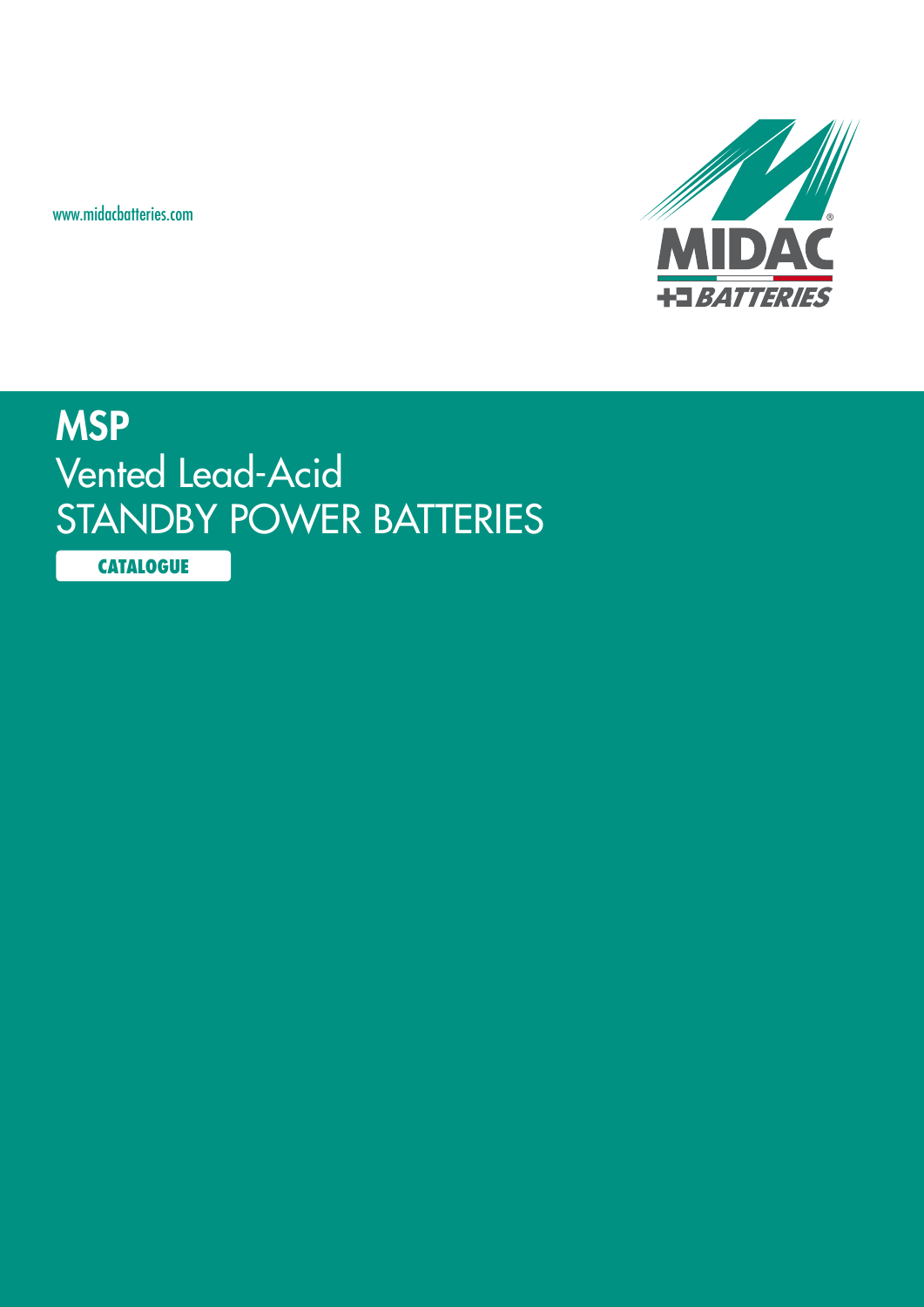# MSP CELLS



### **Advantages**

- √ Long life under cycling use
- √ Up to 1500 deep discharge cycles
- √ Extended topping-up intervals
- √ Maximum charging efficiency
- √ Minimal positive growth
- √ Improved safety against accidental contacts

### **Main Applications**

- √ Renewable energy
- √ Energy storage
- √ Emergency power
- √ Railways
- √ Telecommunications

### **Standard Ref.**

√ EN 60896-11 √ EN 61427 √ EN 60254-1 √ EN 60254-2 √ EN 50272-2 √ EN 50272-3

### **SPECIFICATION**

- 
- 
- 
- 
- 
- 
- 
- 
- 
- 
- 
- 
- √ Terminal hardware Fully insulated steel
- $\sqrt{P}$  Positive plates Tubular plate with lead selenium grid alloy (Sb < 2%) and woven gauntlet  $\sqrt{\frac{1}{100}}$  Negative plates Flat pasted plate with lead selenium grid alloy (Sb < 2%) √ Separators Polyethylene separator sleeve on positive plate √ Container White translucid Polypropylene √ Lid Opaque dark-gray Polypropylene √ Electrolyte Dilute solution of sulphuric acid SG 1.260 ± 0.01 at 25°C √ Electrolyte reserve Maximum availability over the plates √ Terminal Posts d24 with M10 threaded insert  $\sqrt{\frac{1}{10}}$  Posts sealing Sealing bush on HQ post finishing √ Vents Flame arrestor ceramic vents fully tested in compliance with UL standard (option: Flip-top version) √ Plates suspension Bottom supported with sediment space √ Inter-cell connectors Fully insulated copper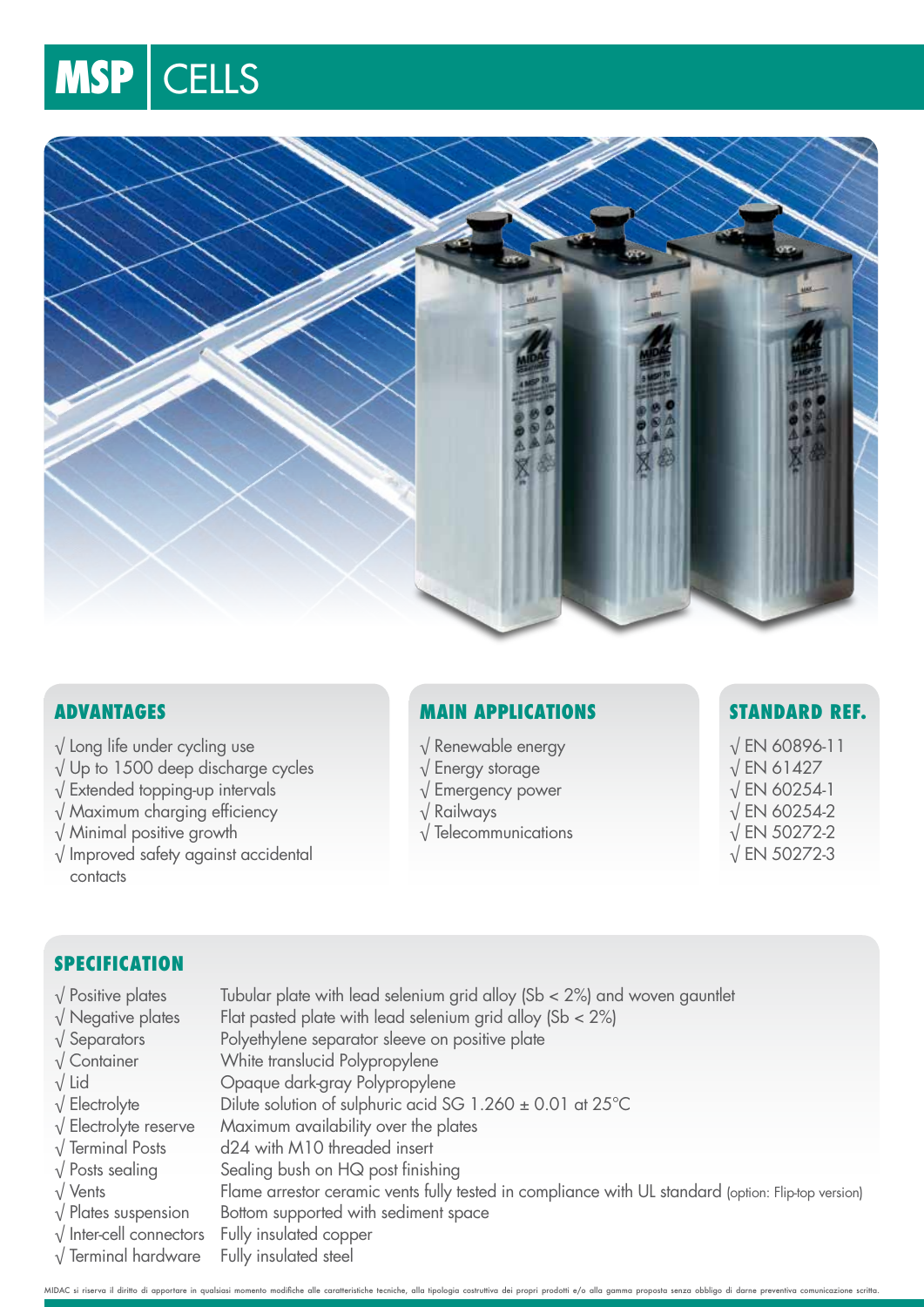### VENTED Lead-Acid | STANDBY POWER BATTERIES **CATALOGUE**

| <b>Type</b>     | <b>Nominal</b><br><b>Voltage</b> | <b>Actual Capacity</b> |                  | <b>Ri</b> | <b>Isc</b> | <b>Dimensions (mm)</b> |              |                                 | Weight           |                  | <b>Electrolyte</b> |                                | No. of           |
|-----------------|----------------------------------|------------------------|------------------|-----------|------------|------------------------|--------------|---------------------------------|------------------|------------------|--------------------|--------------------------------|------------------|
|                 | $\mathbf{V}$                     | Ah/10Hrs               | <b>Ah/120Hrs</b> | m0hm      | kA         | <b>Length</b>          | <b>Width</b> | <b>Overall</b><br><b>Height</b> | <b>Wet</b><br>Kg | <b>Dry</b><br>Kg | Weight<br>Kg       | <b>Volume</b><br><b>Litres</b> | <b>Terminals</b> |
| 2 MSP 55        | $\overline{2}$                   | 119                    | 151              | 1,35      | 1,43       | 82,5                   | 197,5        | 405                             | 12,8             | 7,6              | 5,2                | 4,2                            | $\mathbf{2}$     |
| 3 MSP 55        | $\overline{2}$                   | 178                    | 227              | 0,92      | 2,14       | 82,5                   | 197,5        | 405                             | 14,1             | 10,0             | 4,1                | 3,3                            | $\mathbf 2$      |
| 4 MSP 55        | $\overline{2}$                   | 238                    | 302              | 0,71      | 2,85       | 82,5                   | 197,5        | 405                             | 15,7             | 12,2             | 3,5                | 2,8                            | $\mathbf{2}$     |
| 5 MSP 55        | $\overline{2}$                   | 297                    | 378              | 0,58      | 3,56       | 100,5                  | 197,5        | 405                             | 19,2             | 14,9             | 4,3                | 3,4                            | $\mathbf 2$      |
| 4 MSP 70        | $\overline{2}$                   | 300                    | 464              | 0,75      | 2,70       | 82,5                   | 197,5        | 475                             | 19,7             | 15,2             | 4,5                | 3,6                            | $\mathbf 2$      |
| <b>5 MSP 70</b> | $\overline{2}$                   | 375                    | 580              | 0,63      | 3,37       | 100,5                  | 197,5        | 475                             | 24,0             | 18,7             | 5,3                | 4,3                            | $\mathbf 2$      |
| 6 MSP 70        | $\overline{2}$                   | 450                    | 695              | 0,55      | 4,05       | 118,5                  | 197,5        | 475                             | 28,6             | 22,0             | 6,6                | 5,3                            | $\mathbf 2$      |
| <b>7 MSP 70</b> | $\overline{2}$                   | 525                    | 811              | 0,49      | 4,72       | 136,5                  | 197,5        | 475                             | 33,0             | 26,3             | 6,7                | 5,4                            | $\overline{2}$   |

## **DISCHARGE CURRENT (A) to 1.80 Vpc SG1.260 at 25°C**

| <b>Type</b>     |                |       |       |       | <b>Hours</b> |                |       |      |      |      |       |       |      |      |
|-----------------|----------------|-------|-------|-------|--------------|----------------|-------|------|------|------|-------|-------|------|------|
|                 | $\overline{5}$ | 10    | 15    | 30    |              | $\overline{2}$ | 3     | 5    | 8    | 10   | 20    | 24    | 100  | 120  |
| 2 MSP 55        | 110,5          | 101,8 | 93,8  | 75,7  | 55,8         | 38,0           | 29,1  | 20,4 | 14,2 | 11,9 | 6,51  | 5,53  | 1,49 | 1,26 |
| 3 MSP 55        | 165,7          | 152,8 | 140,6 | 113,6 | 83,7         | 57,0           | 43,7  | 30,6 | 21,3 | 17,8 | 9,77  | 8,30  | 2,24 | 1,89 |
| 4 MSP 55        | 220,9          | 203,7 | 187,5 | 151,5 | 111,6        | 76,0           | 58,3  | 40,8 | 28,4 | 23,8 | 13,03 | 11,07 | 2,99 | 2,52 |
| 5 MSP 55        | 276,2          | 254,6 | 234,4 | 189,4 | 139,5        | 95,0           | 72,9  | 51,0 | 35,5 | 29,7 | 16,29 | 13,84 | 3,74 | 3,15 |
| 4 MSP 70        | 218,1          | 202,7 | 187,9 | 156,9 | 122,3        | 87,6           | 69,0  | 49,8 | 35,5 | 30,0 | 17,06 | 14,67 | 4,56 | 3,86 |
| <b>5 MSP 70</b> | 272,7          | 253,4 | 234,9 | 196,2 | 152,9        | 109,5          | 86,2  | 62,2 | 44,3 | 37,5 | 21,33 | 18,34 | 5,70 | 4,83 |
| 6 MSP 70        | 327,2          | 304,0 | 281,9 | 235,4 | 183,4        | 131,3          | 103,5 | 74,7 | 53,2 | 45,0 | 25,59 | 22,00 | 6,83 | 5,80 |
| <b>7 MSP 70</b> | 381,7          | 354,7 | 328,9 | 274,6 | 214,0        | 153,2          | 120,7 | 87,1 | 62,0 | 52,5 | 29,86 | 25,67 | 7,97 | 6,76 |

All the above data are actual values after the 5th cycle with a general tolerance of  $\pm 2\%$